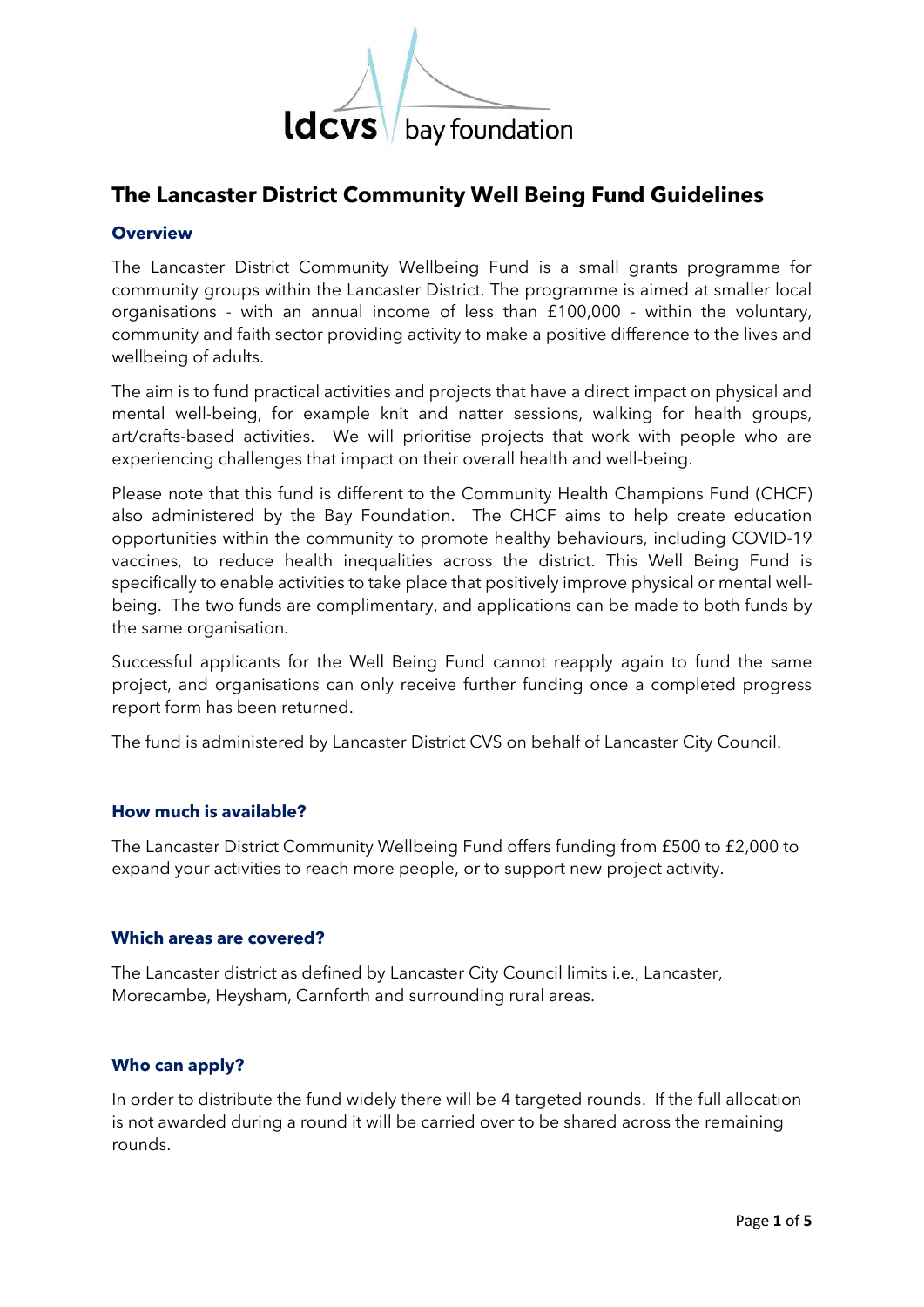

**Round 1** – Projects taking place in rural areas in the Lancaster district. This includes organisations based in or serving the following ward areas:

- Bolton & Slyne
- Ellel
- Halton-with-Aughton
- Kellet
- Lower Lune Valley
- Overton
- Silverdale
- University & Scotforth Rural
- Upper Lune Valley
- Warton

**Round 2** – Projects focused on working with BAME communities OR young people

**Round 3** – Projects focused on working with older people (over 55s) or disabled people

**Round 4** – Projects taking place in the following ward areas: Westgate, Bulk, Castle, Poulton, Harbour, Skerton East and Skerton West

All four rounds are open from the beginning of the grant programme, but are assessed at specific panel dates. See *How and when will my application be assessed?* for more information.

## *You can apply if your organisation is a:*

- ➢ Voluntary or community organisation
- ➢ Registered charity Constituted group or club
- $\triangleright$  Community interest company (CIC)
- ➢ Town & Parish Councils
- ➢ Faith Organisations
- ➢

## *We cannot accept applications from:*

- $\triangleright$  Individuals
- $\triangleright$  Organisations that are aimed at generating profits
- ➢ Schools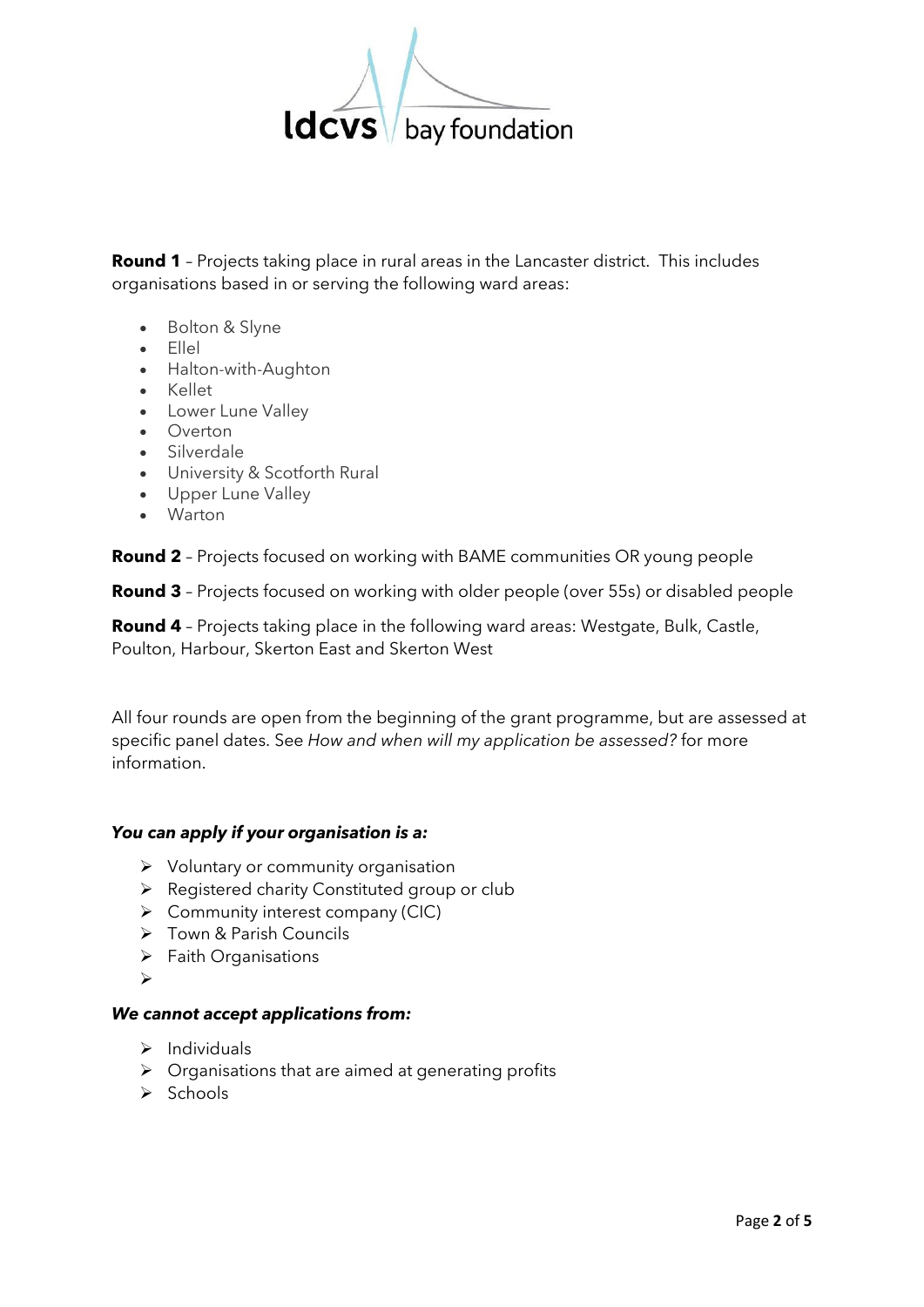

### **What can you spend the money on?**

The money must be for expenses that you will incur to deliver practical sessions or activities where the primary goal is to improve the physical or mental health of the people accessing your service. For example, a healthy eating project, meditation or mindfulness sessions, social activities to reduce isolation, providing free access to sports and fitness for people on a low-income. Note that priority will be given to new activities or projects OR to existing ones where the funding will look to increase engagement.

### *Your budget breakdown may include money for the following items:*

- Equipment / resources
- Venue Hire
- Activity Session Fees
- Payment for sessional or free-lance staff needed for delivery
- Transport

#### *You cannot spend the money on:*

- Statutory activities
- Political or religious activities
- Activities already taking place
- One-off events
- Salaries for staff who aren't delivering sessions.

### **How and when will my application be assessed?**

A panel representing local government, NHS and local voluntary sector partners will meet to discuss all applications which fulfil the basic criteria. Note, there is a commitment to work towards also involving local communities in the panel decision making process.

The key questions asked of each application will include:

- $\triangleright$  Who will it benefit?
- ➢ How have you have identified a need for your project?
- ➢ What will your project do?
- ➢ Are costs reasonable?
- ➢ Is there a detailed breakdown of costs i.e. cost per session?
- ➢ Additional sources of funding
- ➢ Sustainability of your project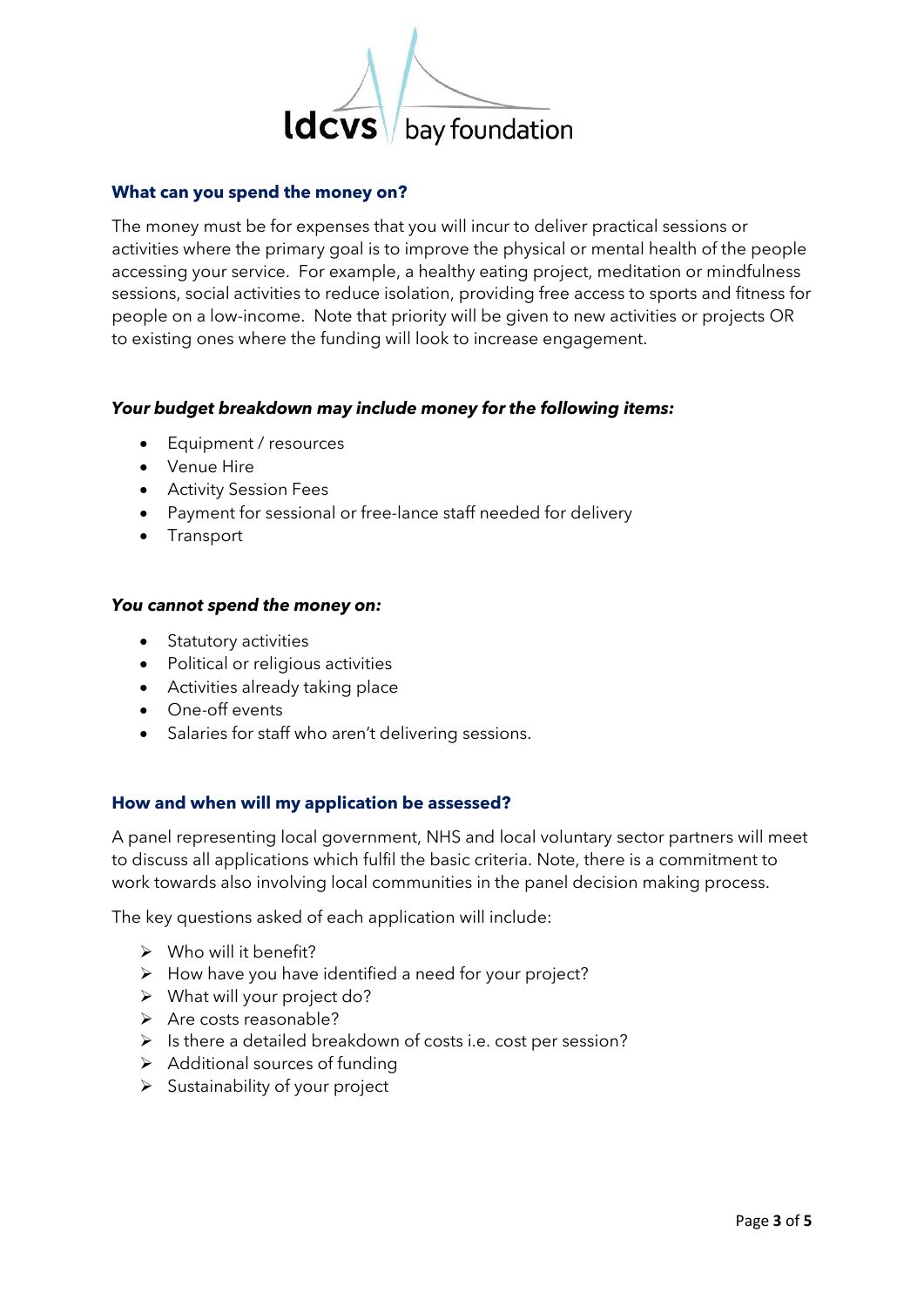

Application deadlines are:

- **Round 1 –** Rural Communities 17 June 2022 5pm
- **Round 2 –** Young People OR BAME Communities 9 September 2022 5pm
- **Round 3 –** Older People (over 55s) OR Disabled People 2 December 2022 5pm
- **Round 4 –** Areas of Deprivation 10 March 2023 5pm

The panel will meet to agree and distribute grants on:

- **Round 1** Rural Communities 28 June 2022
- **Round 2** Young People OR BAME Communities 20September 2022.
- **Round 3** Older People (over 55s) OR Disabled People 13 December 2022.
- **Round 4** Areas of Deprivation 21 March 2023

All four rounds are open for application from the launch of the grant programme. Applications submitted for a round which has already been assessed will not be taken forward.

## **Signatories**

Who completes your online application is important to us as it serves as an electronic signature. This should be your Chair, Chief Officer or Chief Executive Officer or an appropriate member of your management committee/group that is authorised to sign on behalf of your group

## **Supporting documents**

To support your application, we recommend that you enclose any of the documents you have from those listed below. If you are struggling to supply these, please contact us for advice and support.

- A copy of your governing document i.e., your constitution or rules
- A copy of the group's latest annual accounts or income/expenditure document
- A copy of a recent bank statement for your group
- Copies of relevant policies, which have been reviewed in the last 2 years.

All applicants must ensure that they hold relevant policies and procedures in place to undertake activities, such as safeguarding policies, DBS checks, equality and inclusion and/or a health and safety policy, depending on the proposed activity.